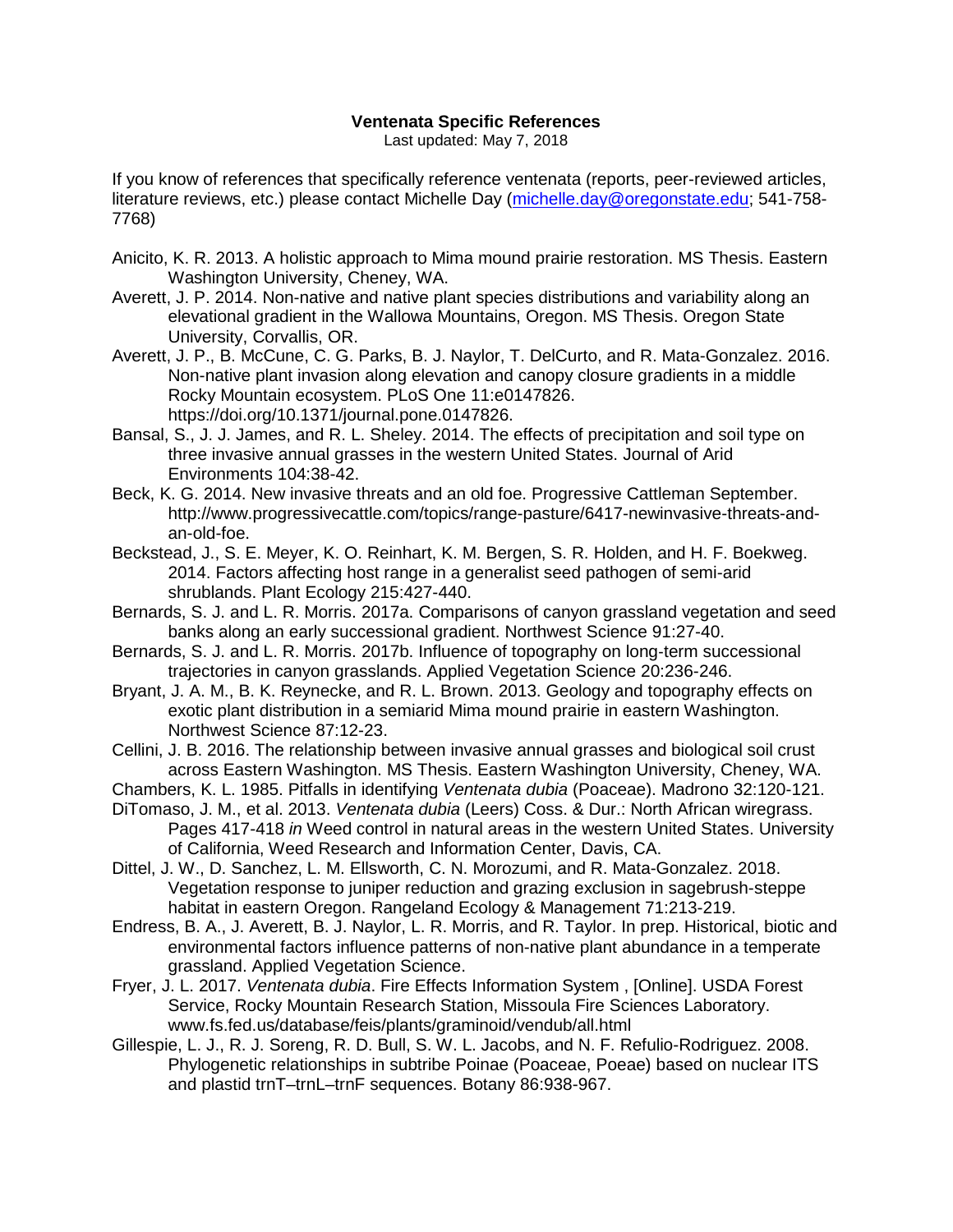- Griffith, D. L. 2015. Invasive annual grasses at micro- and macro- scales: Endophytes, socialecological systems, and community-based observing networks. PhD Dissertation. University of Idaho, Moscow, ID.
- Ingwell, L. and N. Bosque‐Pérez. 2015. The invasive weed *Ventenata dubia* is a host of Barley yellow dwarf virus with implications for an endangered grassland habitat. Weed Research 55:62-70.
- James, J. 2008a. Leaf nitrogen productivity as a mechanism driving the success of invasive annual grasses under low and high nitrogen supply. Journal of Arid Environments 72:1775-1784.
- James, J. J. 2008b. Effect of soil nitrogen stress on the relative growth rate of annual and perennial grasses in the Intermountain West. Plant and Soil 310:201-210.
- Johnson, C. G., Jr. 2007. Rangeland exclosures of northeastern Oregon: Stories they tell (1936- 2004). Gen. Tech. Rep. PNW-GTR-724, USDA Forest Service, Pacific Northwest Research Station, Portland, OR.
- Johnson, C. G., Jr. and D. K. Swanson. 2005. Bunchgrass plant communities of the Blue and Ochoco Mountains: A guide for managers. Gen. Tech. Rep. PNW-GTR-641, USDA Forest Service, Pacific Northwest Research Station, Portland, OR.
- Johnson, C. G., M. Vavra, C. G. Parks, and M. Willis. 2013. Ascertaining elk impacts on plant communities. Rangelands 35:11-15.
- Jones, L. C., N. Norton, and T. S. Prather. 2018. Indicators of ventenata (*Ventenata dubia*) invasion in sagebrush steppe rangelands. Invasive Plant Science and Management 11:1-9.
- Kerns, B. K., H. S. J. Zald, M. A. Krawchuk, N. M. Vaillant, J. Kim, and B. J. Naylor. 2015. Ecosystem change in the Blue Mountains Ecoregion: Exotic invaders, shifts in fuel structure, and management implications. Joint Fire Science Program Proposal 16-1-01- 21, USDA Forest Service, Pacific Northwest Research Station, Corvallis, OR.
- Lass, L. and T. Prather. 2007. A scientific evaluation for noxious and invasive weeds of the Highway 95 construction project between the Uniontown Cutoff and Moscow. Vegetation Technical Report, AquilaVision Inc., Missoula, MT.
- Mackey, A. M. 2014. Developing a decision support tool for ventenata (*Ventenata dubia*) integrated pest management in the inland northwest. MS Thesis. University of Idaho, Mosco, ID.
- Magee, T. K., P. L. Ringold, and M. A. Bollman. 2007. Alien species importance in native vegetation along wadeable streams, John Day River basin, Oregon, USA. Plant Ecology 195:287-307.
- Magee, T. K., P. L. Ringold, M. A. Bollman, and T. L. Ernst. 2010. Index of alien impact: a method for evaluating potential ecological impact of alien plant species. Environmental Management 45:759-778.
- McKay, S., L. R. Morris, C. E. Morris, and E. A. Leger. 2017. Examining the potential competitive effects of *Ventenata dubia* on annual and perennial grasses. The Prairie Naturalist 49:19-22.
- Morozumi, C. N. 2015. Vegetation and small mammal response to western juniper (*Juniperus occidenatlis*) control in eastern Oregon. MS Thesis. Oregon State University, Corvallis, OR.
- Noone, M. D., J. S. Kagan, and E. M. Nielsen. 2013. Western juniper (*Juniperus occidentalis*) and invasive annual grass mapping in eastern Oregon. Institute for Natural Resources, Portland State University, Portland, OR.
- Northam, F. E. and R. H. Callihan. 1986. Germination of four annual grass weeds at three temperatures. Proceedings of the Western Society of Weed Science 39:173.
- Northam, F. E. and R. H. Callihan. 1994. New weedy grasses associated with downy brome. Pages 211-212 *in* S. B. Monsen and S. G. Kitchen, editors. Proceedings: Ecology and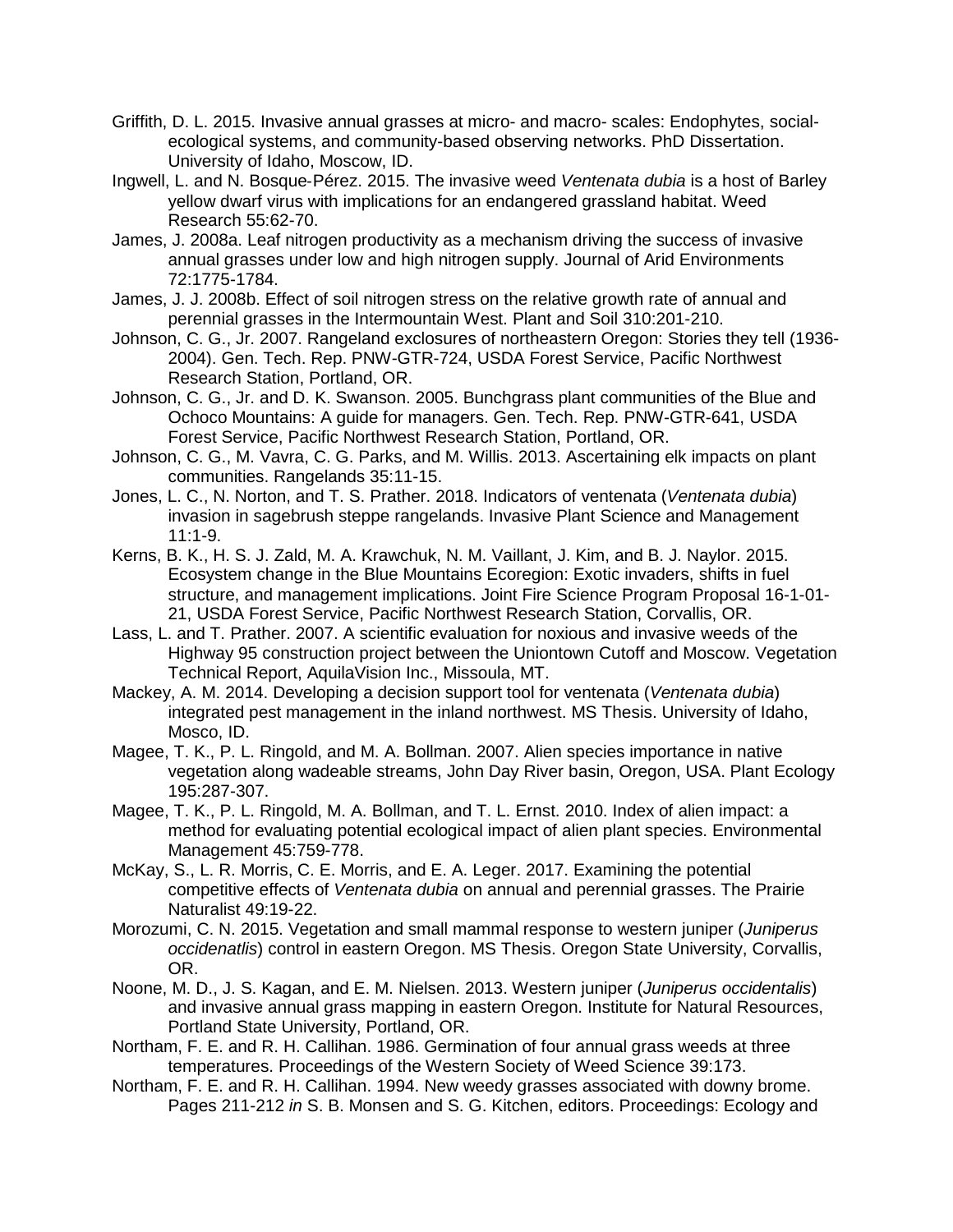Management of Annual Rangelands. Gen. Tech. Rep. INT-313. USDA Forest Service, Intermountain Research Station, Ogden, UT.

- Nyamai, P. A., T. S. Prather, and J. M. Wallace. 2011. Evaluating restoration methods across a range of plant communities dominated by invasive annual grasses to native perennial grasses. Invasive Plant Science and Management 4:306-316.
- Old, R. R. and R. H. Callihan. 1987. *Ventenata dubia* in the Pacific Northwest. Proceedings of the Western Society of Weed Science 40:130.
- Pack, S. J. 2015. Canyon grasslands of the Hells Canyon National Recreation Area: How have they changed over time and what is their future trajectory? MS Thesis. Oregon State University, Corvallis, OR.
- Pavek, P., J. M. Wallace, and T. Prather. 2011. Ventenata biology and distribution in the Pacific Northwest. Page 107 *in* B. McCloskey, editor. Proceedings of the Western Society of Weed Science. 64. Western Society of Weed Science, Spokane, WA.
- Pekin, B. K., M. J. Wisdom, C. G. Parks, B. A. Endress, and B. J. Naylor. 2016. Response of native versus exotic plant guilds to cattle and elk herbivory to forested rangeland. Applied Vegetation Science 19:31-39.
- Prather, T. 2014. Developing a decision support tool for ventenata IPM in the Inland Northwest. Final Report SW10-103, Sustainable Agriculture Research & Eductation Grants and Education to Advance Innovations in Sustainable Agriculture.
- Prather, T. S., A. M. Mackey, and J. M. Wallace. 2017. Managing *Ventenata dubia* in timonthy hay. Proceedings, 2017 Western Alfalfa and Forage Symposium. UC Cooperative Extension, Plant Sciences Department, University of California, Davis, Reno, NV.
- Reynecke, B. K. 2012. Plant community restoration on mima mounds at Turnball National Wildlife Refuge, WA. MS Thesis. Eastern Washington University, Cheney, WA.
- Ridder, L., J. Perren, L. R. Morris, B. A. Endress, R. Taylor, J. Averett, and B. J. Naylor. In review. Historical fire and *Ventenata dubia* in a temperate grassland. Rangeland Ecology & Management.
- Rinella, M. J., S. E. Bellows, and A. D. Roth. 2014. Aminopyralid constrains seed production of the invasive annual grasses medusahead and ventenata. Rangeland Ecology & Management 67:406-411.
- Sbatella, G. and S. Twelker. 2013. Ventenata (*Ventenata dubia*) control in rangelands for central Oregon with fall applications. COARC2013, Oregon State University, Central Oregon Agricultural Research Center, Corvallis, OR.
- Scheinost, P., M. Stannard, and J. W. Prather. 2008. Ventenata. Plant guide. US Department of Agriculture, Natural Resources Conservation Service, Pullman Plant Materials Center, USA.
- Sebastian, D. J., S. J. Nissen, and J. De Souza Rodrigues. 2016. Pre-emergence control of six invasive winter annual grasses with imazapic and indaziflam. Invasive Plant Science and Management 9:308-316.
- Solheim, S. and E. Judziewicz. 1984. Four noteworthy Wisconsin plants [*Apera interrupta*, *Ventenata dubia*, *Juncus stygius*, *Polemonium occidentale*, description]. Phytologia 54:490-492.
- Wallace, J. M., P. L. Pavek, and T. S. Prather. 2015. Ecological characteristics of *Ventenata dubia* in the Intermountain Pacific Northwest. Invasive Plant Science and Management 8:57-71.
- Wallace, J. M. and T. S. Prather. 2016. Herbicide control strategies for *Ventenata dubia* in the Intermountain Pacific Northwest. Invasive Plant Science and Management 9:128-137.
- Wilderman, D. 2003. Effects of wildfire on high-quality shrub-steppe vegetation, Cleveland Natural Area Preserve, south-central Washington State. Washington Department of Natural Resources, Ellensburg, WA.